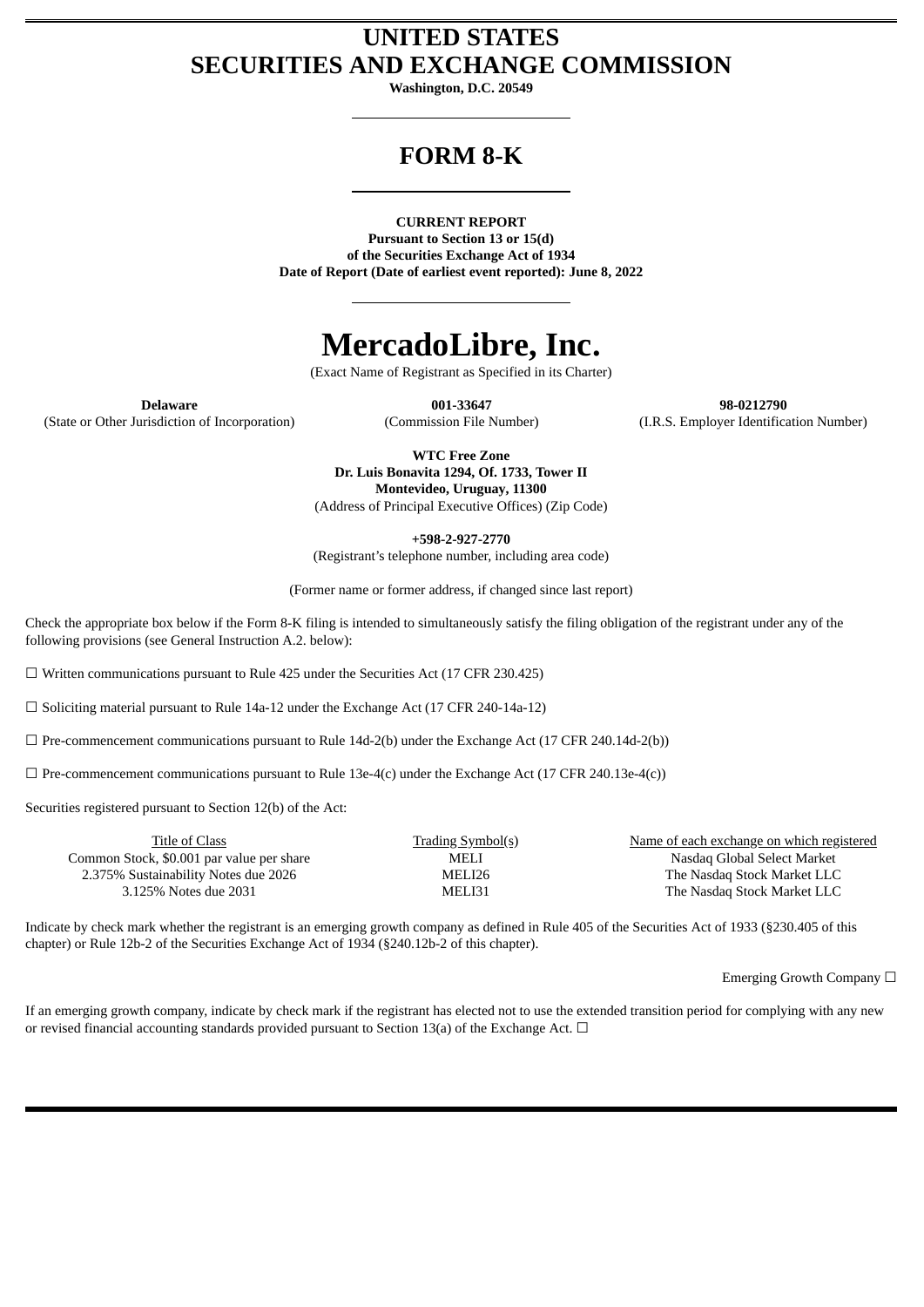#### **Item 5.07. Submission of Matters to a Vote of Security Holders.**

The Annual Meeting of Stockholders (the "Annual Meeting") of MercadoLibre, Inc. (the "Company") was held on June 8, 2022 for the following purposes:

- to elect the Class II and Class III directors nominated and recommended by the Company's board of directors, to serve until the 2024 and 2025 Annual Meetings of Stockholders, respectively, or until such time as their respective successors are elected and qualified;
- · to approve, on an advisory basis, the compensation of the Company's named executive officers for fiscal year 2021; and
- · to ratify the appointment of Pistrelli, Henry Martin y Asociados S.R.L., a member firm of Ernst & Young Global Limited, as the Company's independent registered public accounting firm for the fiscal year ending December 31, 2022.

The number of issued and outstanding shares of the Company's common stock entitled to vote as of April 12, 2022, the record date for the Annual Meeting, was 50,377,981 shares. 42,819,133 shares of common stock were represented either in person (by means of remote communication) or by proxy at the Annual Meeting, which were sufficient to constitute a quorum for the purpose of transacting business at the Annual Meeting.

At the Annual Meeting, the stockholders elected all Class II and Class III director nominees, approved (on an advisory basis) the Company's executive compensation for fiscal year 2021 and ratified the appointment of Pistrelli, Henry Martin y Asociados S.R.L., a member firm of Ernst & Young Global Limited as the Company's independent registered public accounting firm for the fiscal year ending December 31, 2022. The final voting results for each of the matters submitted to a vote of stockholders at the Annual Meeting are set forth below.

*Proposal One — Election of Class II and Class III Directors:*

| <b>Nominee for Class II Director</b> | For        | Withheld |
|--------------------------------------|------------|----------|
| Richard Sanders                      | 39,183,520 | 160,307  |

In addition, there were 3,475,306 broker non-votes associated with the election of the Class II director.

| <b>Nominee for Class III</b> |            |           |  |  |
|------------------------------|------------|-----------|--|--|
| <b>Directors</b>             | For        | Withheld  |  |  |
| Emiliano Calemzuk            | 35,215,903 | 4.127.924 |  |  |
| Marcos Galperin              | 37,583,069 | 1,760,758 |  |  |
| Andrea Mayumi Petroni Merhy  | 38,846,420 | 497,407   |  |  |

In addition, there were 3,475,306 broker non-votes associated with the election of the Class III directors.

*Proposal Two — Advisory Vote on the Compensation of our Named Executive Officers:*

| For        | <b>Against</b> | Abstain | <b>Broker Non-Votes</b> |
|------------|----------------|---------|-------------------------|
| 36,884,369 | 2,436,803      | 22,655  | 75.306<br>.475          |

*Proposal Three — Ratification of Appointment of Independent Registered Public Accounting Firm:*

| For        | <b>Against</b> | Abstain | <b>Broker Non-Votes</b>  |
|------------|----------------|---------|--------------------------|
| 42,469,926 | 334,680        | 14.527  | $\overline{\phantom{a}}$ |

No broker non-votes arose in connection with Proposal Three.